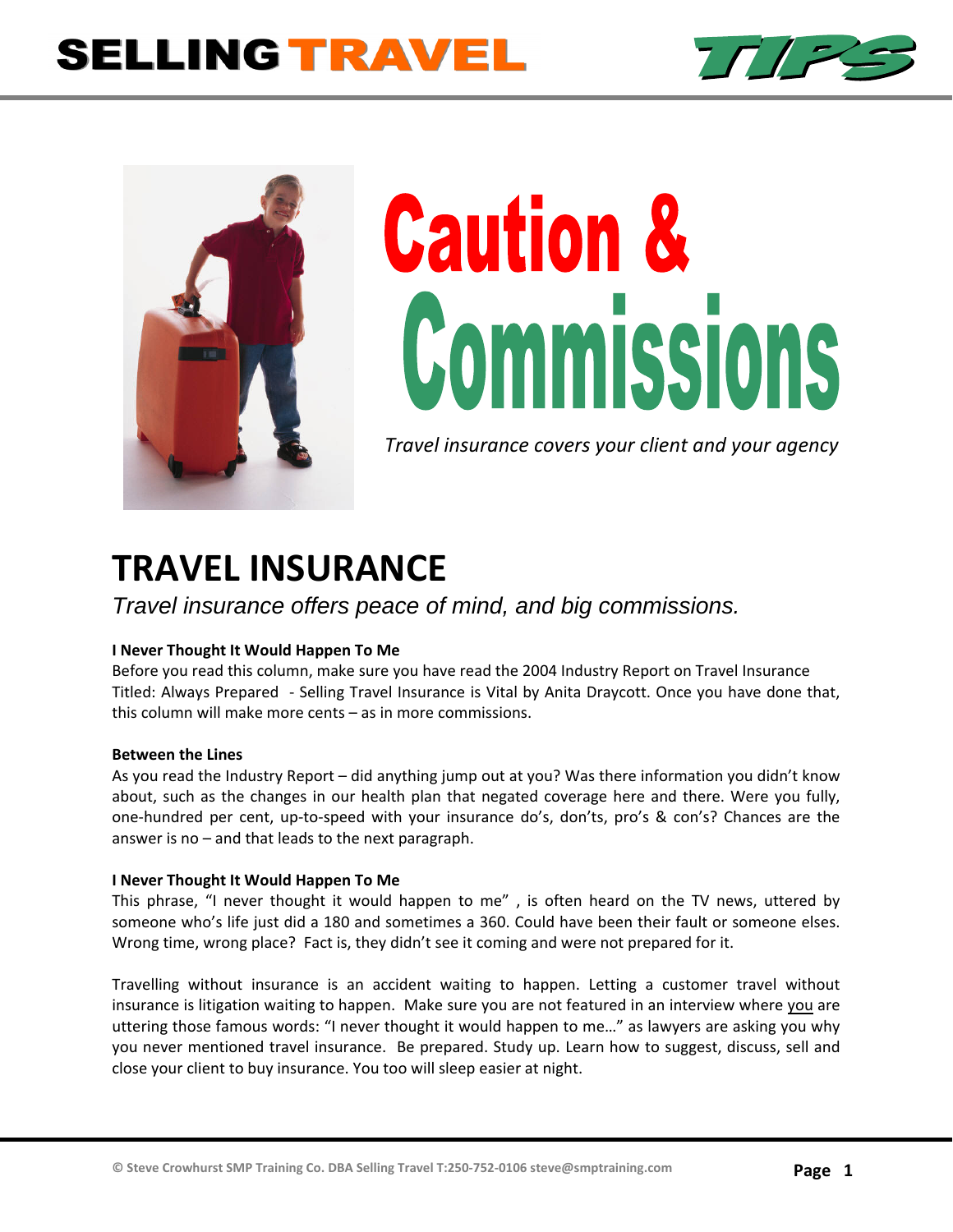

#### **Five Steps To Getting The Word Out**

**1. Negative Marketing:** One way to prompt your clients into asking questions about insurance is to engage in what might unfortunately be a scary tactic for some and that is negative marketing. This means to promote the potential outcome if the right insurance is not purchased. Such advertising would be similar to the car crash ads shown on television to wake young drivers up to the dangers of speeding.

**2. Window Banners:** If you have a street front window you can employ this glass and turn it into a large billboard. When I say window banner  $-1$  am not thinking a small 8 x 11 sheet of paper taped to the window. I am thinking a large banner or window lettering or hand painted sign that shouts out to passersby the downsides of not buying insurance. Try a few slogans like these:

- If you cut out travel insurance that next cut could cost you an arm and a leg!
- Heart attack = savings attack. Buy travel insurance and travel safe.
- 25% of Canadians are wrong about travel insurance! Ask us. We know.
- **Don't settle for a band aid when you need the real thing. Buy travel insurance and be safe.**
- Travel with someone who cares. (name of your insurance provider here). We'll introduce you.
- Are you covered? Latest news about travel insurance. Find out before you travel. (This slogan would be better in caps, using red lettering against a white back ground.

**3. Newsletters:** If you publish a paper‐based or e‐newsletter then you can employ this marketing tool to spread the word about health plan changes, costs of not buying insurance etc. You should use the same type of slogans to jolt your clients into reading about the consequences of their not paying attention to their insurance needs.

**4. Websites:** Naturally you have "click here" link on your homepage that will whisk the clickeree to your insurance page. If you are techno‐savvy you might be able to add video to this page and feature various people being interviewed; scenes of recent events that would cause someone to think about insuring themselves or their love ones.

**5. Email:** As you know, 99% of those using the internet use it for email. Chances are there are numerous emails leaving your agency everyday without a message about why travel insurance is a must buy. Add your comment at the top of your email. Have your techie embed the slogan so that, like your signature or agency logo, it travels with the email automatically. Make sure you change the slogan or call to action each month.

#### **Insure Your Knowledge**

The Industry Report mentions comments taken from an Ipsos Reid survey. You should take a click there: http://www.ipsos-na.com/news/results.cfm?search=travel%20insurance and read the reports. A brief intro from one survey is this: *Canadians (84%) agree buying travel insurance is worth the cost to have* peace of mind on vacation however, forty-five percent of those who travel to the U.S., say they *"rarely'(9%) or 'never''(36%) purchase travel insurance. More than one‐quarter (28%) believe that their medical expenses would be 100% covered if they were to have a medical emergency in the U.S.*